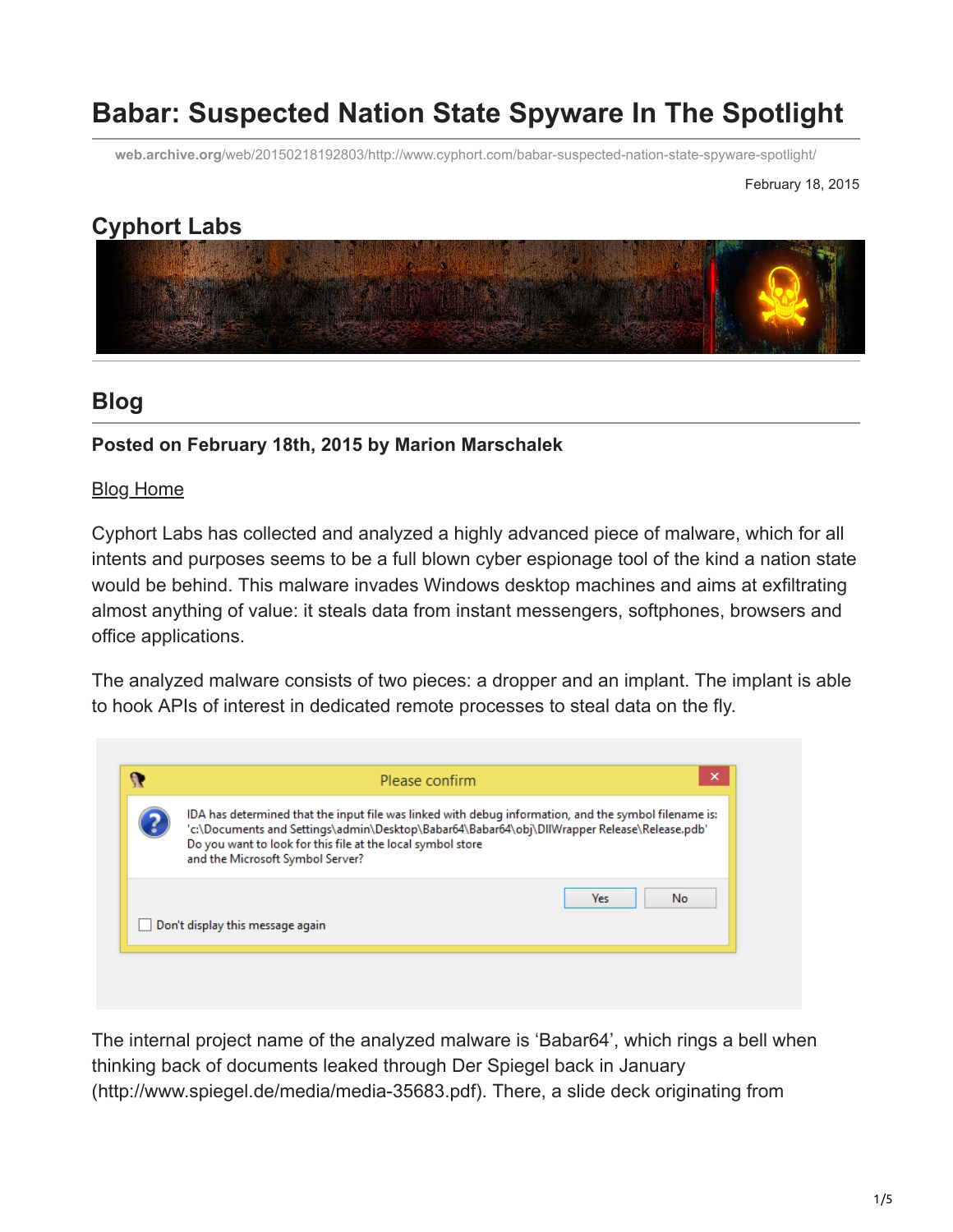Communications Security Establishment Canada (CSEC) describes an alleged nation state malware named Babar. The samples at hand fit well with what is described in the CSEC document; and, as CSEC states they are suspected to originate from French intelligence.

As it is with binary attribution, these allegations are impossible to prove without the shadow of a doubt. What we can say with certainty though is that Babar strikes the analyst with sophistication not typically seen in common malware. Furthermore, the binaries come with the same handwriting as the malware dubbed 'Bunny' which we have blogged about before (http://www.cyphort.com/evilbunny-malware-instrumented-lua/). We assume the same author is behind both families.

Note: I will be hosting a webinar on the topic of Evil Bunny malware next week. You can register [here](https://web.archive.org/web/20150218192803/http://info.cyphort.com/mmwfebruary) to attend.

### **DROPPER**

| MD5       | 9fff114f15b86896d8d4978c0ad2813d         |
|-----------|------------------------------------------|
| SHA-1     | 27a0a98053f3eed82a51cdefbdfec7bb948e1f36 |
| File Size | 693.4 KB (710075 bytes)                  |

### **IMPLANT**

| MD <sub>5</sub> | 4525141d9e6e7b5a7f4e8c3db3f0c24c         |
|-----------------|------------------------------------------|
| SHA-1           | efbe18eb8a66e4b6289a5c53f22254f76e3a29bd |
| File Size       | 585.4 KB (599438 bytes)                  |

## **A BABAR(ian) BINARY**

A target machine is infected possibly through a drive-by or malicious e-mail attachments. Babar is deployed through a malware dropper, which installs the malware.

Babar essentially is an implant, a malicious Windows DLL. Babar's implant is a 32-bit DLL written in C++, which upon start injects itself to running processes and invades desktop applications by applying a global Windows hook. The original filename of the sample at hand is 'perf585.dll'. The implant is capable of logging keystrokes, capturing screen shots, eavesdropping on installed softphones and spying on instant messengers in addition to a list of simpler espionage tricks. Babar is a full blown espionage tool, built to excessively spy on the activity on an infected machine's user.

The DLL dropped by Babar is placed into the application data folder, along with a directory named 'MSI' where the runtime data will be stored. Babar operates through multiple instances, by injecting its DLL to a maximum of three desktop processes. This is achieved by loading the Babar DLL to remote processes through a mapped memory object.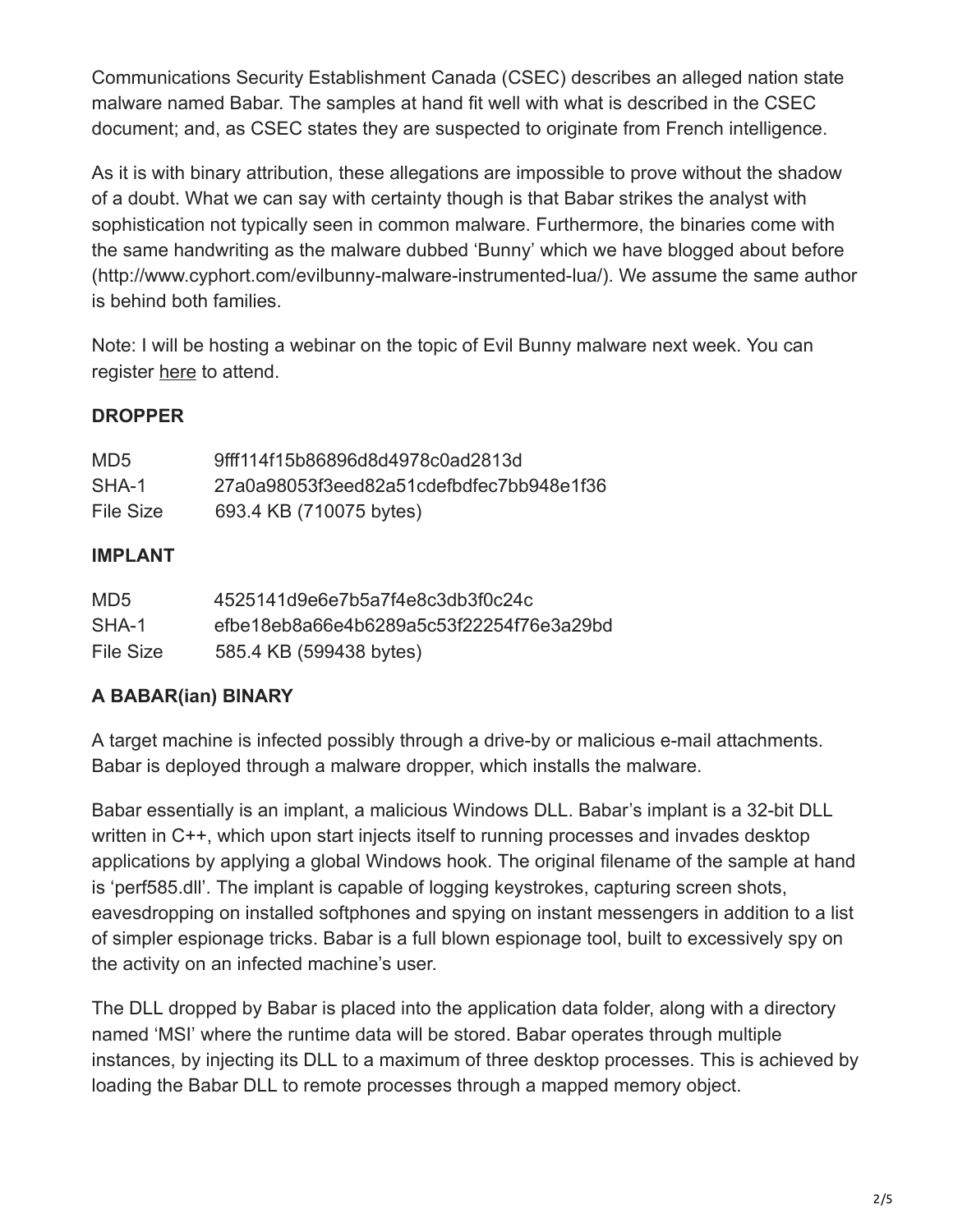```
IIIIIUZX
        EDX, [EDD+EAT+HOORTA]
                         ; dwThreadId
push
        G
                          ; all existing threads running in the same desktop as the calling thread
push
        hmod
                          ; hmod
push
        ebx
call
        getHookFuncOffset
        ecx
DOD
push
        eax
                          ; Hook Function
        eax, bl
mouzx
push
        eax
                         ; Hook ID
        ds:SetWindowsHookExA
ca11
mou
        [esi+4], eax
test
        eax, eax
        short loc 10017820
|jz
```
Apart from that, Babar comes with a userland rootkit component which applies global Windows hooks to invade all processes on its desktop. This way Babar can install API hooks for various APIs via Windows Detours technique to actively steal data from arbitrary processes.

The spying activities are performed either through the Babar instance locally or through processes invaded via hooking. Instance-local capabilities are basic spying on window names or snooping on the clipboard data, while the global hooks manage to steal information directly from Windows API calls.

A summary of the capabilities would be as follows:

- Logging keystrokes
- Taking screenshots
- Capture of audio streams from softphone applications
- Stealing of clipboard data
- System and user default language, keyboard layout
- Names of desktop windows

The keylogger module is based on Windows RAWINPUT. The malware creates an invisible window, with no other purpose than to receive window messages. By processing the window message queue it filters out input events and dispatches them to a raw input device object. Said object is configured to grab keyboard events through GetRawInputData.

|                                                                        | call<br>test<br>jnz                                                                                                                  | CreateWindowInv<br>eax, eax<br>short loc 1001EAC2                                                                                                                                                                                                                                                                                                                                                                                                  |
|------------------------------------------------------------------------|--------------------------------------------------------------------------------------------------------------------------------------|----------------------------------------------------------------------------------------------------------------------------------------------------------------------------------------------------------------------------------------------------------------------------------------------------------------------------------------------------------------------------------------------------------------------------------------------------|
| 凶降                                                                     | <b>H</b> A R                                                                                                                         |                                                                                                                                                                                                                                                                                                                                                                                                                                                    |
| loc 1001EAC2:<br>eax. OFFFFFFFFh<br>lor.<br> jmp<br>short loc 1001EB05 | l mov<br>inc<br>lpush<br> mov<br>pop<br>mov<br>l mo v<br> push<br>l mo v<br> push <br>lea<br> push <br>l movi<br> call<br><b>non</b> | ecx, APIUser320bi<br>eax<br>6.<br>[ebp+pRawInputDevices.usUsaqePaqe], ax ; Flaq: Generic desktop controls<br>eax<br>[ebp+pRawInputDevices.usUsage], ax ; Flag: Keyboard<br>eax, [esi+14h]<br>8C h<br>: cbSize<br>[ebp+pRawInputDevices.hwndTarget], eax<br>: uiNumDevices<br>eax, [ebp+pRawInputDevices]<br>; pRawInputDevices<br>eax<br>[ebp+pRawInputDevices.dwFlaqs], 100h ; Flaq: Receive messaqes qlobally<br>RegisterRawInputDevices<br>n nu |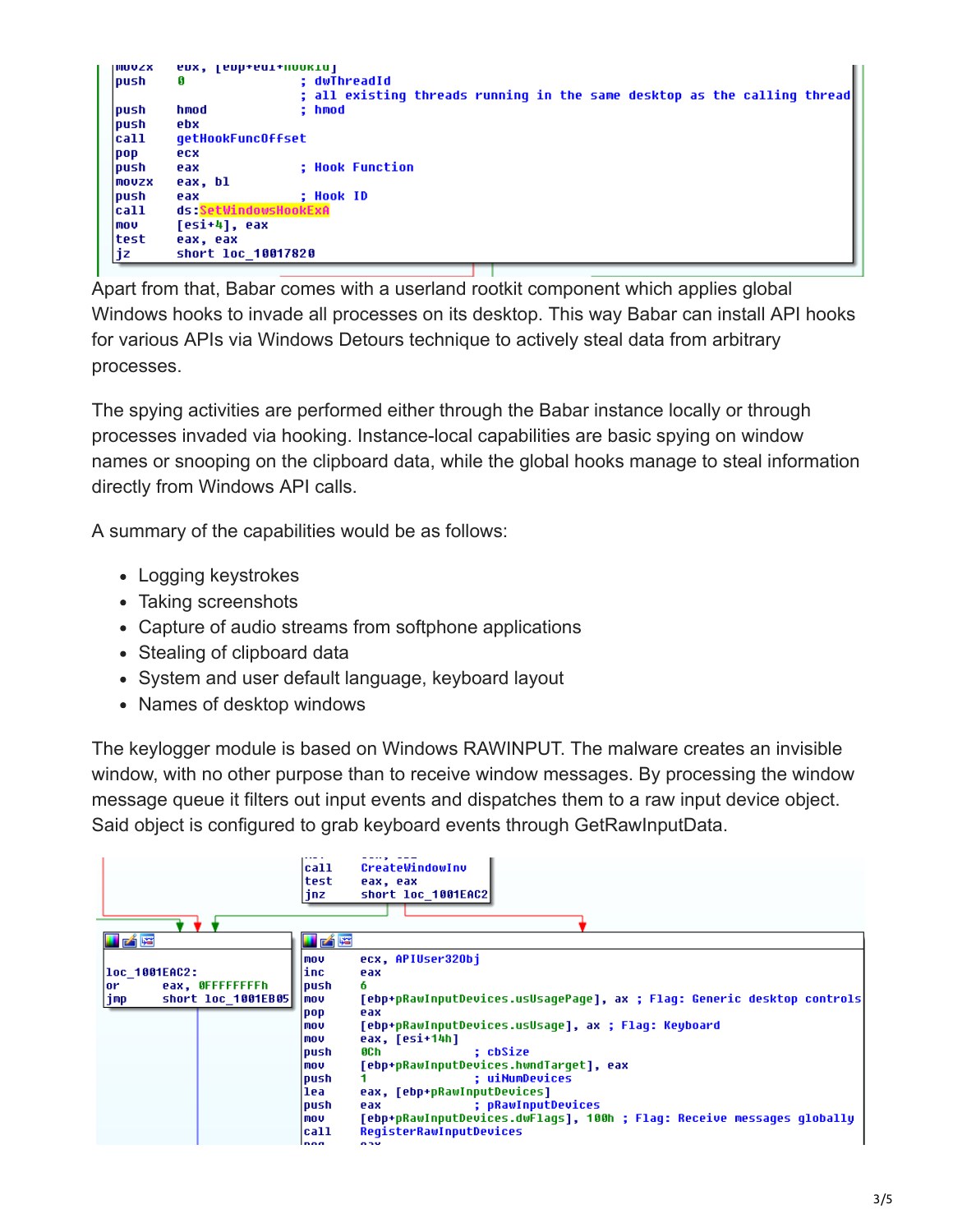The interest of Babar's process hooking module is focused on the following applications, parted in the categories internet communication, file processing and media:

- Internet communication *iexplore.exe,firefox.exe,opera.exe,chrome.exe,Safari.exe,msnmsgr.exe*
- File processing *exe, winword.exe, powerpnt.exe, visio.exe, acrord32.exe, notepad.exe, wordpad.exe.txt*
- Media *skype.exe, msnmsgr.exe, oovoo.exe, nimbuzz.exe, googletalk.exe, yahoomessenger.exe, x-lite.exe*

The malicious implant can steal input coming from the keyboard, information on which files are edited, it can intercept chat messages and record calls established by one of the listed softphones. The stolen information is encrypted and dumped to a file on disk, which will be located in the working directory under %APPDATA%\MSI.

### **COMMAND AND CONTROL SERVERS**

The analyzed sample of Babar has two hard coded C&C server addresses which are included in its configuration data:

- http://www.horizons-tourisme.com/ vti\_bin/\_vti\_msc/bb/index.php
- http://www.gezelimmi.com/wp-includes/misc/bb/index.php

The domain horizons-tourisme.com is a legitimate website, operated by an Algerian travel agency, located in Algiers, Algeria. The website is in French and still online today. Gezelimmi.com is a Turkish domain, currently responding with an HTTP error message 403, access not permitted. Both domains appear to be of legitimate use, but compromised and abused to host Babar's server side infrastructure.